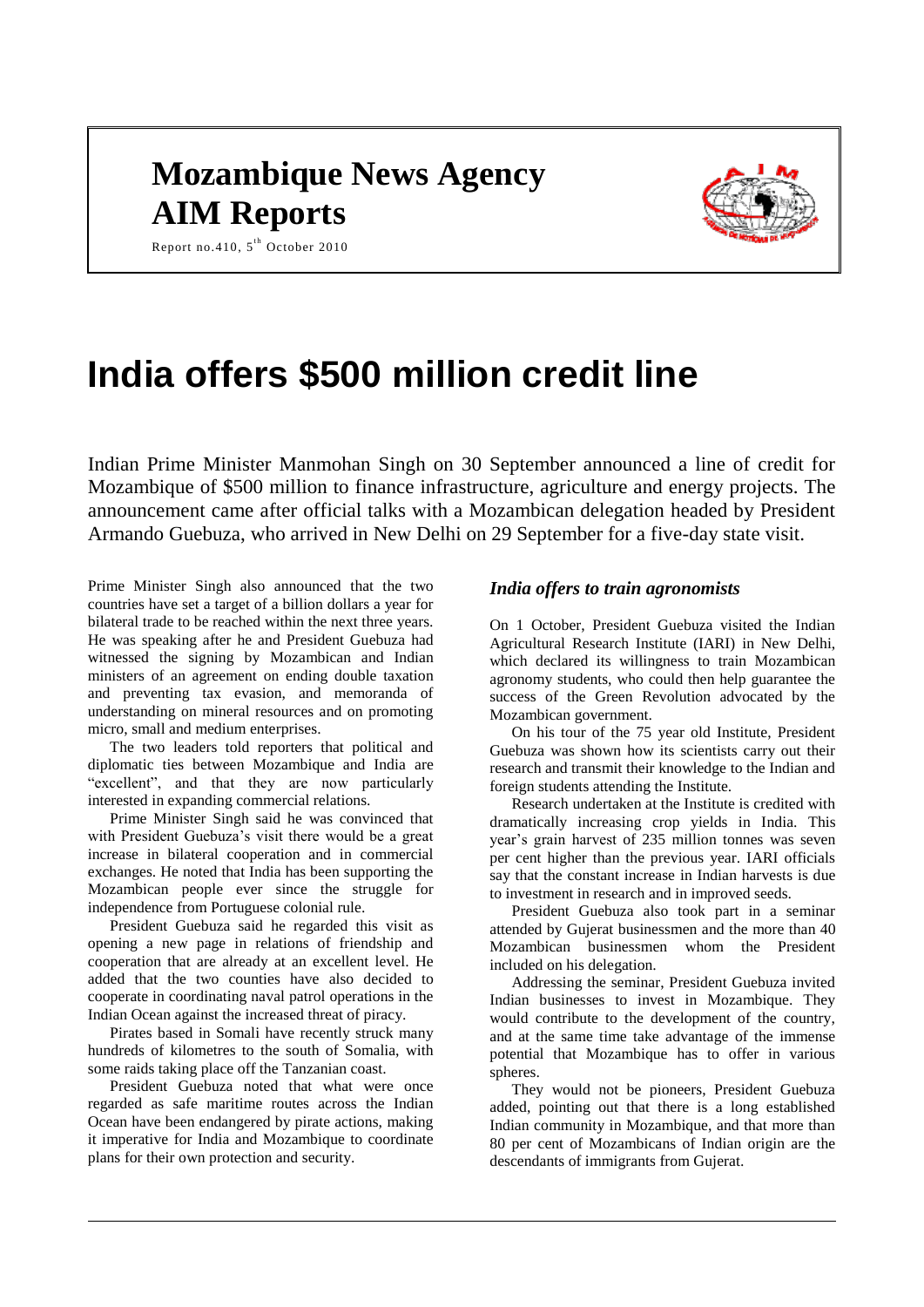# **Government aims for 7.2 per cent growth in 2011**

The Mozambican Council of Ministers (Cabinet) on 21 September approved the draft Economic and Social Plan (PES) and state budget for 2011, which will be submitted to the country's parliament, the Assembly of the Republic, for approval.

The government spokesperson, Deputy Justice Minister Alberto Nkutumula, told reporters that the plan sets a target of 7.2 per cent for economic growth in 2011. Commodity exports are expected to reach slightly more than \$2.4 billion, which will be an increase of 15 per cent on the 2009 figure.

The government hopes to keep inflation in 2011 at around eight per cent.

Nkutumula added that the plan also sets as a goal "continuing to create job opportunities and an environment favourable to private investment and the development of the national business class, while safeguarding correct management of the environment".

The draft 2011 budget envisages total revenue for the year of 73.27 billion meticais (slightly more than \$2 billion) and public expenditure of 128.8 billion meticais. This leaves a deficit before grants of 54.4 billion meticais.

The 2010 budget, as passed by parliament, envisaged revenue of 57.43 billion meticais and expenditure of 117.98 billion meticais, leaving a deficit of 60.5 billion meticais. Thus, the planned deficit before grants for 2011 is considerably smaller than the 2010 figure. Whereas in 2010, grants and loans were expected to cover over 51 per cent of expenditure, the projected figure for 2011 falls to 42 per cent.

The budget, Nkutumula said, was intended to maintain macro-economic stability, and to continue poverty reduction activities. The mechanisms for implementing public expenditure "should not have a negative impact on the general level of prices or on the real effective exchange rate".

He added that the budget would "strengthen the subsidies and social support, as a measure to mitigate the recent conjunctural shocks".

#### **Exports grow by over ten per cent**

Due to a recovery in international demand, Mozambican exports grew by 10.9 per cent in the first half of the year, compared with the same period in 2009. According to data released by the Bank of Mozambique on 22 September, total exports rose in value from \$910 million in January-June 2009 to \$1,009 million in the first six months of 2010.

Most of this increase is due to a recovery in the world market price of aluminium, since the ingots produced at the Mozal aluminium smelter on the outskirts of Maputo remain the largest export. Exports from Mozal generated \$373.4 million in the first half of 2009, which rose to \$561.3 million in the first half of 2010. Aluminium accounted for 55.6 per cent of all export earnings in this period.

The second most important export was electricity from the Cahora Bassa dam on the Zambezi. The increase was 11.8 per cent – from \$126.9 million to \$140.8 million, due to a rise in the Cahora Bassa tariff. The amount of power exported fell – to South Africa by 3.4 per cent and to Zimbabwe by 14.5 per cent.

The export of natural gas to South Africa increased by 14.4 per cent, up from \$51.6 to \$59 million.

There was a huge rise in exports of ilmenite from the dredge mine in the northern district of Moma, operated by the Irish company Kenmare. Ilmenite earned \$15.5 million in the first six months of 2009, and \$42.8 million in January-June this year.

The figures show how Mozambican trade is dominated by just a handful of commodities. Aluminium, electricity, gas and ilmenite contribute almost 80 per cent of the country's export earnings.

Some of the traditional agriculture and fisheries exports are in decline. Thus, only \$19.4 million worth of prawns were exported, compared with \$30 million in the first half of 2009, a fall of 35.3 per cent.

Tobacco exports fell by three per cent, from \$46.4 million to \$45 million. Sugar exports crashed from \$14.6 to \$4 million because there were no exports to the European Union in the first half of this year, a situation likely to be reversed in the second half.

There was an improvement in cashew exports – from \$6.2 to \$6.4 million in the case of processed cashew kernels, and from \$6.1 to \$10.7 million for unprocessed nuts.

The country's import bill fell by 4.3 per cent – from \$1,620.2 million in the first half of 2009 to \$1,550.4 million this year. There was a 48.7 per cent drop in the import of grain, from \$129.9 to \$66.6 million, partly due to an easing of international grain prices, and partly to a rise in production, particularly of maize.

There was also a 10.5 per cent fall in the import of vehicles, and a 16.7 per cent reduction in the import of capital goods.

The major increase was the import of fuel – which cost \$115.1 million in the first six months of 2009, and \$241.5 million in the same period of 2010, a rise of 110 per cent. This was due, not only to the rising international price of fuel, but also to an increase of over 50 per cent in the amount of fuel imported.

All the figures for 2010 are provisional, and subject to later correction.

\_\_\_\_\_\_\_\_\_\_\_\_\_\_\_\_\_\_\_\_\_\_\_\_\_\_\_\_\_\_\_\_\_\_\_\_\_\_\_\_\_\_\_\_\_\_\_\_\_\_\_\_\_\_\_\_\_\_\_\_\_\_\_\_\_

For an in depth analysis of events, read MozambiqueFile. Subscription rates are individuals \$40 institutions US\$50. Send an International Money Order to AIM, CP 896, Maputo, Mozambique.

\_\_\_\_\_\_\_\_\_\_\_\_\_\_\_\_\_\_\_\_\_\_\_\_\_\_\_\_\_\_\_\_\_\_\_\_\_\_\_\_\_\_\_\_\_\_\_\_\_\_\_\_\_\_\_\_\_\_\_\_\_\_\_\_\_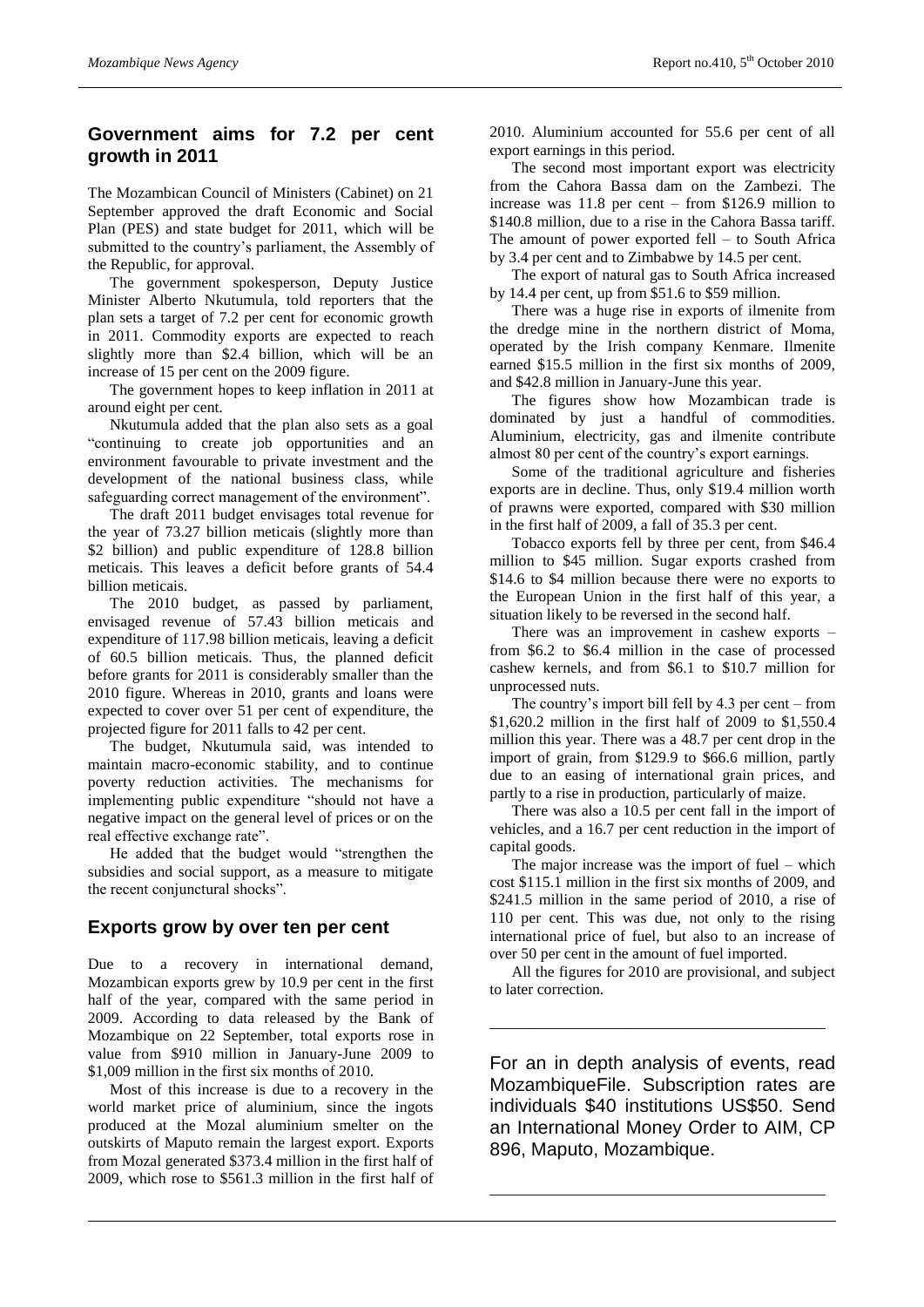# **Inflation running at over 12 per cent**

The rate of inflation in Mozambique, as measured by the Maputo City Consumer Price Index, was 12.12 per cent in the first eight months of the year, according to the Bank of Mozambique.

Speaking at a Maputo press conference on 22 September, the Bank's spokesperson, Waldemar de Sousa, said that yearly inflation (from 1 September 2009 to 31 August 2010) was 17.08 per cent.

This is a huge difference from the situation a year ago, when inflation had appeared to be under complete control. Between January and August 2009 prices actually fell (by 0.2 per cent), and the September 2008 to August 2009 inflation rate was a mere 1.12 per cent.

Food prices were the major factor behind the surge in inflation. In the first six months of the year, the average price of fruit and vegetables rose by 34.18 per cent. These price rises are largely because so much of the fruit and vegetables consumed in southern Mozambique is imported from South Africa, and the Mozambican currency, the metical, has depreciated sharply against the South African rand. Indeed, the rand has strengthened against most other currencies on the back of a sharp rise in the gold price.

Grain prices rose in the January-June period, but only by 6.68 per cent. The price of rice rose by 21.3 per cent and of maize flour by 10.9 per cent. Up until June, wheat had not been a serious problem, but the international wheat price then spiralled upwards, which Sousa blamed on the Russian ban on wheat exports, following catastrophic fires.

Fuel prices also drove inflation. The freeze on fuel prices imposed by the government in 2009 ended in March, and by the end of June fuel prices had risen by 43.54 per cent.

Sousa said that the depreciation of the metical was to some extent caused by the delays by donors in disbursing promised budget support in the initial months of the year. This delay, often referred to as a "donor strike", led to "a more conservative stance from exporters", the central bank noted. The exporters were reluctant to sell their foreign exchange, in the expectation of a deterioration in the exchange rate.

Another factor putting pressure on the metical was the expansion of credit and of the money supply, following the stimulus measures taken by the government and the Bank of Mozambique in 2009 to reduce the impact of the international financial crisis.

Sousa said that a further matter of concern was the deterioration in the financial condition of the commercial banks. Their average solvency ratio fell from 16.6 per cent in 2009 to 15.2 per cent in June  $2010 -$  but this is still way above the minimum figure of eight per cent required by the Bank of Mozambique.

No significant Mozambican bank is in any danger of collapse. Only one small bank and three other credit institutions are regarded as at high risk, and they account for just 0.03 per cent of the assets in the financial system.

# **Four World Bank loans**

The World Bank's Board of Executive Directors has approved four loans totalling \$143 million for development projects in Mozambique.

The largest loan, for \$50 million, is a second instalment of World Bank funding for the Maputo Municipal Development Programme. According to the Bank this is intended "to increase the coverage and quality of Maputo Municipality's services to its citizens by continuing to strengthen its institutional and financial capacities".

The project "will support actions towards ensuring the financial sustainability of the Maputo Municipal Council, including raising revenues and rationalizing expenditures with the support of an integrated financial management system".

A second loan, for \$39 million, goes towards a Health Commodity Security Project that is designed to improve the availability of selected drugs and medical supplies. According to the Bank, it "will finance the procurement of much-needed selected essential commodities to prevent and treat HIV/AIDS, malaria, TB, and promote reproductive and child health".

The third credit is for \$34 million of additional funding for the existing Water Services and Institutional Support Programme, intended to increase water service coverage in the cities of Beira, Nampula, Quelimane, and Pemba.

Finally, a \$20 million loan will be spent on a "Spatial Development Planning Technical Assistance Project" which "will specifically seek to strengthen and develop capacities of the coordination commission for studies and projects at the Ministry of Transports and Communications; implement south-south cooperation schemes; and introduce cross-cutting institutional development programs".

The money comes from the World Bank's soft loans affiliate, the International Development Association (IDA). IDA credits carry no interest, and repayment is usually staggered over a period of up to 40 years, including a ten-year period of grace.

# **ADB funds Zambia-Nacala road**

The Board of Directors of the African Development Bank (ADB) has approved a loan of \$95.6 million to finance the Nacala Corridor Road Project (NCRP) Phase II, in Zambia. The road is intended to provide access for Zambia to the northern Mozambican port of Nacala, widely regarded as the best deep water port on the east African coast.

Phase 1 included 348 kilometres of roads in Mozambique, and a 13 kilometre bypass in Malawi. Phase 2 covers 360 kilometres of roads in Zambia, between Luangwa and Mwami.

*This is a condensed version of the AIM daily news service – for details contact [aim@aim.org.mz](mailto:aim@aim.org.mz)*

\_\_\_\_\_\_\_\_\_\_\_\_\_\_\_\_\_\_\_\_\_\_\_\_\_\_\_\_\_\_\_\_\_\_\_\_\_\_\_\_\_\_\_\_\_\_\_\_\_\_\_\_\_\_\_\_\_\_\_\_\_\_\_\_\_

\_\_\_\_\_\_\_\_\_\_\_\_\_\_\_\_\_\_\_\_\_\_\_\_\_\_\_\_\_\_\_\_\_\_\_\_\_\_\_\_\_\_\_\_\_\_\_\_\_\_\_\_\_\_\_\_\_\_\_\_\_\_\_\_\_